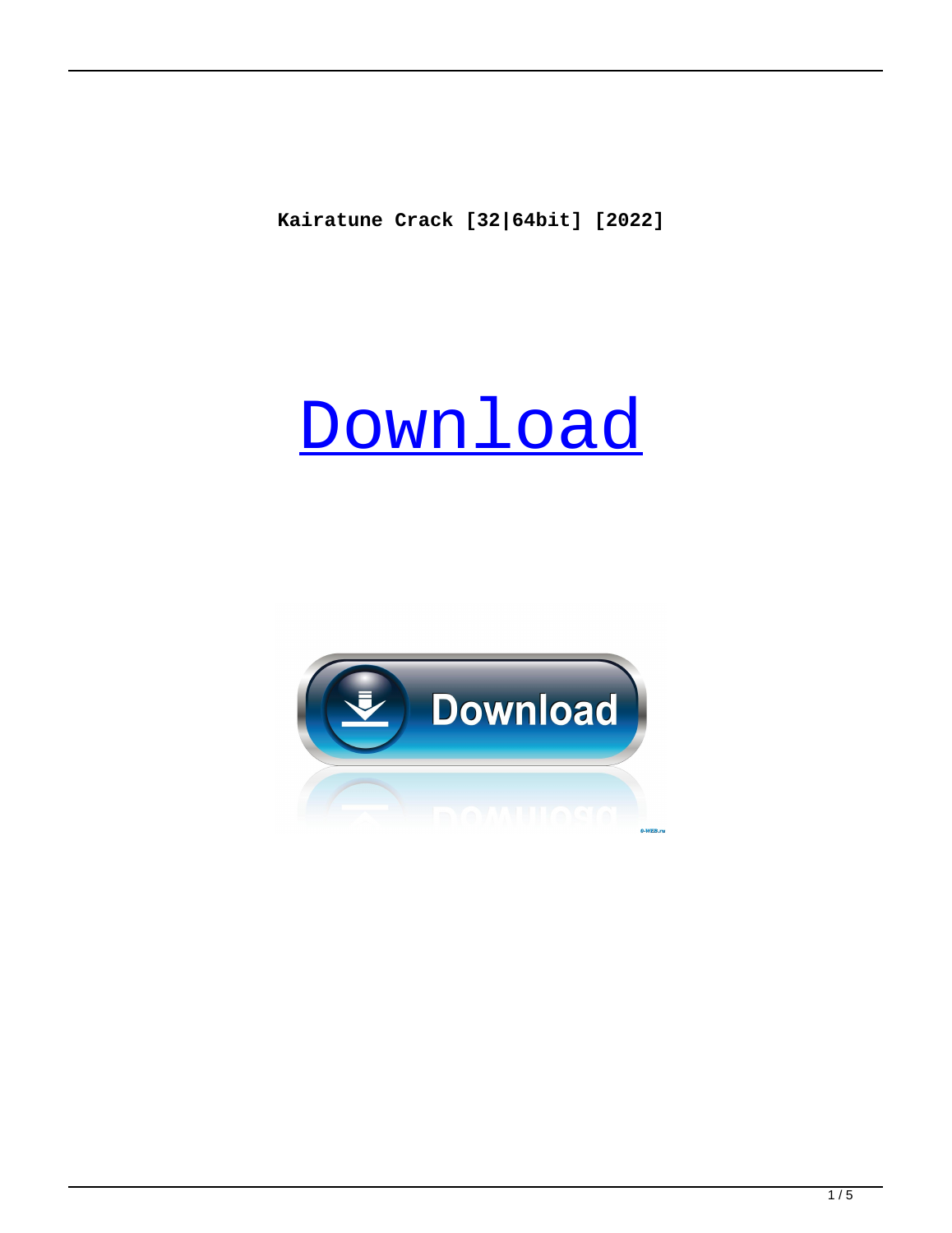#### **Kairatune Crack With Product Key Free**

Kairatune Torrent Download is a modular synthesizer based on feedback and delay. Kairatune Cracked 2022 Latest Version Features: - 12 VCOs: Octave, Mult, Tri and Dual, Comb, Shift. - 12 LFOs: Sine, Saw, Pulse, Stereo, Carrier, Phase, Ramp, Dual Ramp, Mix, Pulse/Ramp, Ramp Invert, LFO Rate, LFO Sync. - 6 VCAs: ADSR Envelope, ADSR Decay, ADSR Sustain, ADSR Attack, Attack/Decay, Noise. - 10 Envelopes: Attack, Decay, Sustain, Release, Mix, Tremolo, V/Oct, Aftertouch, Ping Pong, Filter, Noise. - 4 LFOs: Sync, Rate, Type, Depth. - 4 VCAs: V/Oct, Depth, Expression, None. - 15 Filters: Bandpass, Bandreject, Low-pass, High-pass, Low-pass, High-pass, Low-pass, High-pass, Low-pass, Bandreject, High-pass, Low-pass, Low-pass, High-pass, Lowpass, High-pass. - 7 Envelopes: Attack, Decay, Sustain, Release, EQ, Feedback, Dry/Wet. - 7 LFOs: Sync, Rate, Type, Depth, Mix, Low Freq, High Freq. - 6 VCAs: ADSR Envelope, ADSR Decay, ADSR Sustain, ADSR Attack, Attack/Decay, Noise. - 6 Envelopes: Attack, Decay, Sustain, Release, EQ, Feedback. - 6 LFOs: Sync, Rate, Type, Depth, Mix, Low Freq, High Freq. - 6 VCAs: V/Oct, Depth, Expression, None. - 7 Envelopes: Attack, Decay, Sustain, Release, EQ, Feedback, Dry/Wet. - 7 LFOs: Sync, Rate, Type, Depth, Mix, Low Freq, High Freq. - 6 VCAs: ADSR Envelope, ADSR Decay, ADSR Sustain, ADSR Attack, Attack/Decay, Noise. - 6 Envelopes: Attack, Decay, Sustain, Release, EQ, Feedback, Dry/Wet. - 6 LFOs:

#### **Kairatune Crack Full Version**

- 26 physical, assignable parameters - Integrated Arpeggiator with 16 steps - Oneknob 9-band envelope - 3-band lo-hi compressor/expander/gate - 2-band stereo compressor/expander - 2-band stereo gate - 4-band equalizer - 4-band parametric equalizer - 3-band pitch shifter - Volume automation - 1-knob density and pitch - Master tempo generator - 6 FX slots - 15 preset banks of presets - Real-time control of parameters - Level automation - External sequencer - Internal 16-step arpeggiator - External MIDI control - MIDI and USB support BITCOIN Instant Airdrop Get Free Bitcoin Instantly, with Bitcoin Airdrops and Mining Software! If you have made this video learn more about Bitcoin by checking out our blog here Follow Us! Music = IntroAnimation = Music by James Brown of www.jamesbrownmusic.com 5:05 How To Get Free Bitcoins In Your Account (No Recharge) How To Get Free Bitcoins In Your Account (No Recharge) How To Get Free Bitcoins In Your Account (No Recharge) Visit :- As the name says that this is a free bitcoins site. Free Bitcoins means that you can get a certain amount of bitcoins to start your adventure without having any investment. It is a total new thing to do to make the bitcoin as it will be in the market and in great demand As the investors are trying to earn their hard-earned money for their future, it is not a great thing to waste it. Imagine if your father offered you the car in a good condition and one-day he sold it for aluminum, it will be a very terrible thing. But there is some great news for the bitcoin as it is not for money and the country cannot spend it. Like one of the customer of the bitcoin said to some businessmen that 81e310abbf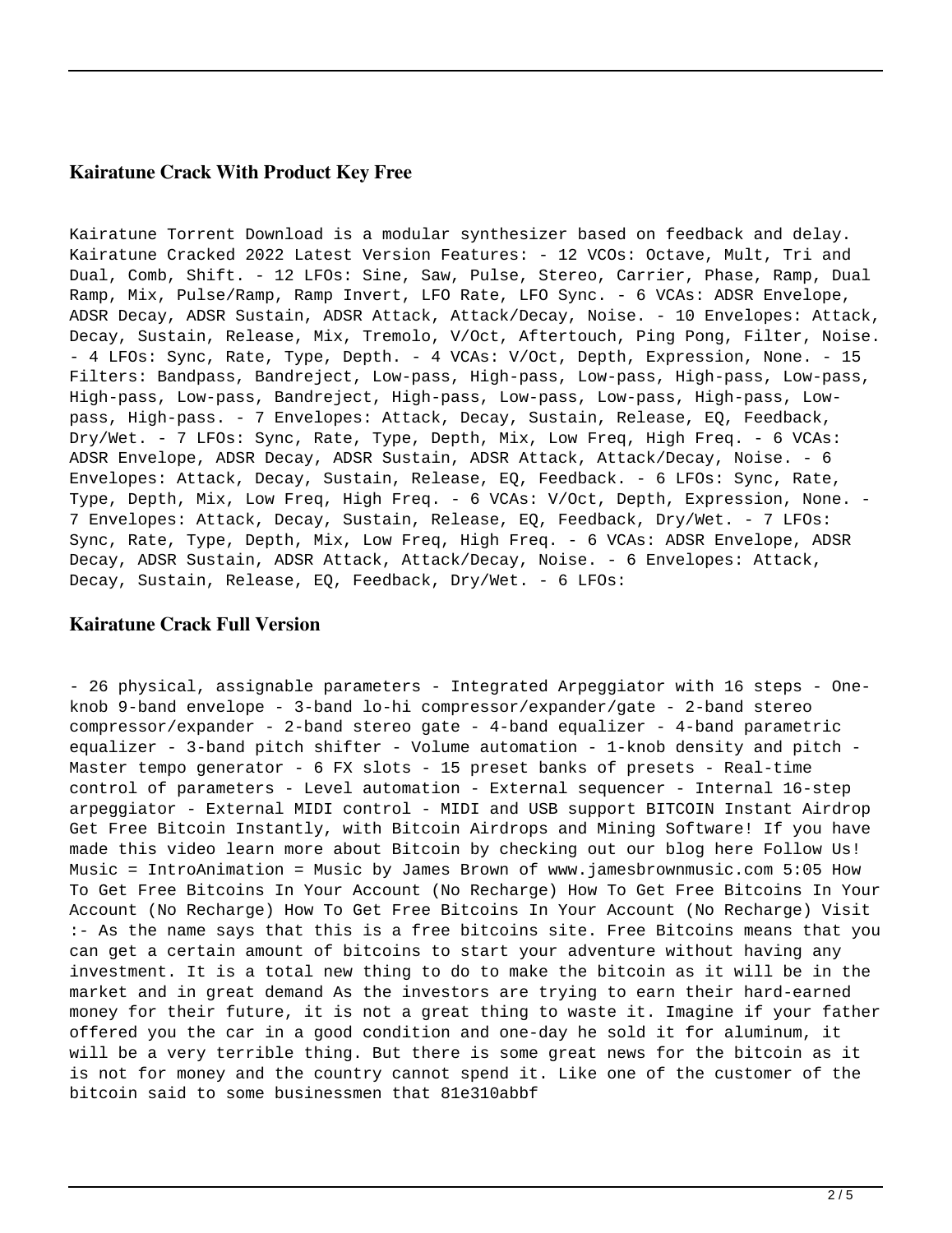#### **Kairatune Crack+ Activation Key**

Kairos is an advanced virtual analog synthesizer. It simulates the sound of vintage Juno, Proteus and Prophet synthesisers and brings you the new, hard-to-find features of these classic synths. Kairos' interface is based on a knob-based approach, making Kairos easier to use than other synthesisers. Although the core of the software was built for a multitude of electronic instruments, it's most popular for bass, leads, pads and synth sounds. Kairos also comes with a range of flexible presets for almost any kind of instrument. Kairos Description: Bassdrop is a virtual analog synthesizer. Its primary purpose is to produce tight, deep bass and sub-bass sounds. Its sound can be triggered by a simple, patchable keyboard or a mouse. Unlike some other synthesizers, Bassdrop does not include a collection of fixed presets. Instead, it lets the user design their own basses. Each can be saved for future use and each can be sent to the MIDI output to trigger other hardware synthesizers. The interface is easy to use. It's based on a knob-based approach, making it easier to use than other synthesizers. The user interface uses a combination of the notes and the patch name to guide the user through the process of designing their own bass. Each patch can be modified by using a set of knobs that adjust its resonance, frequency, cutoff, pitch, and speed. Bassdrop Description: Dolphin is a virtual analog synthesizer for making soundscapes. Its primary purpose is to make a noise and distortion sound. The interface is easy to use. It's based on a knob-based approach, making it easier to use than other synthesizers. The user interface uses a combination of the notes and the patch name to guide the user through the process of designing their own synth. Each patch can be modified by using a set of knobs that adjust its resonance, frequency, cutoff, pitch, and speed. A variety of parameters can be assigned to different MIDI control surfaces for instant manipulation of the sound. A simple knob-based interface can be used to control the sound, but it can be integrated into larger controller devices. Dolphin Description: Sonic Visualizer is a virtual analog synthesizer with a visual patch editor. Its primary purpose is to make dense, driving sounds. Sonic Visualizer is completely modular and can be integrated into almost any control surface. Its modular

### **What's New In Kairatune?**

Do you want to be able to make the tightest, most detailed bass you've ever heard? Do you want something that will never ever sound dated? Would you like to make rock instrumentals that don't sound like they belong to an 80s hard rock band? Do you like to create a wide variety of sounds and have the flexibility to adjust your sound to your own tastes? If you are looking for a free synthesizer with a vast range of sound, and are looking for something that will never disappoint you, Kairatune is exactly what you are looking for. The Kairatune UI is designed for the musician and focuses on pitch and beat in contrast to frequency and time. You can quickly and easily play and manipulate your sound with the sounds on the grid. The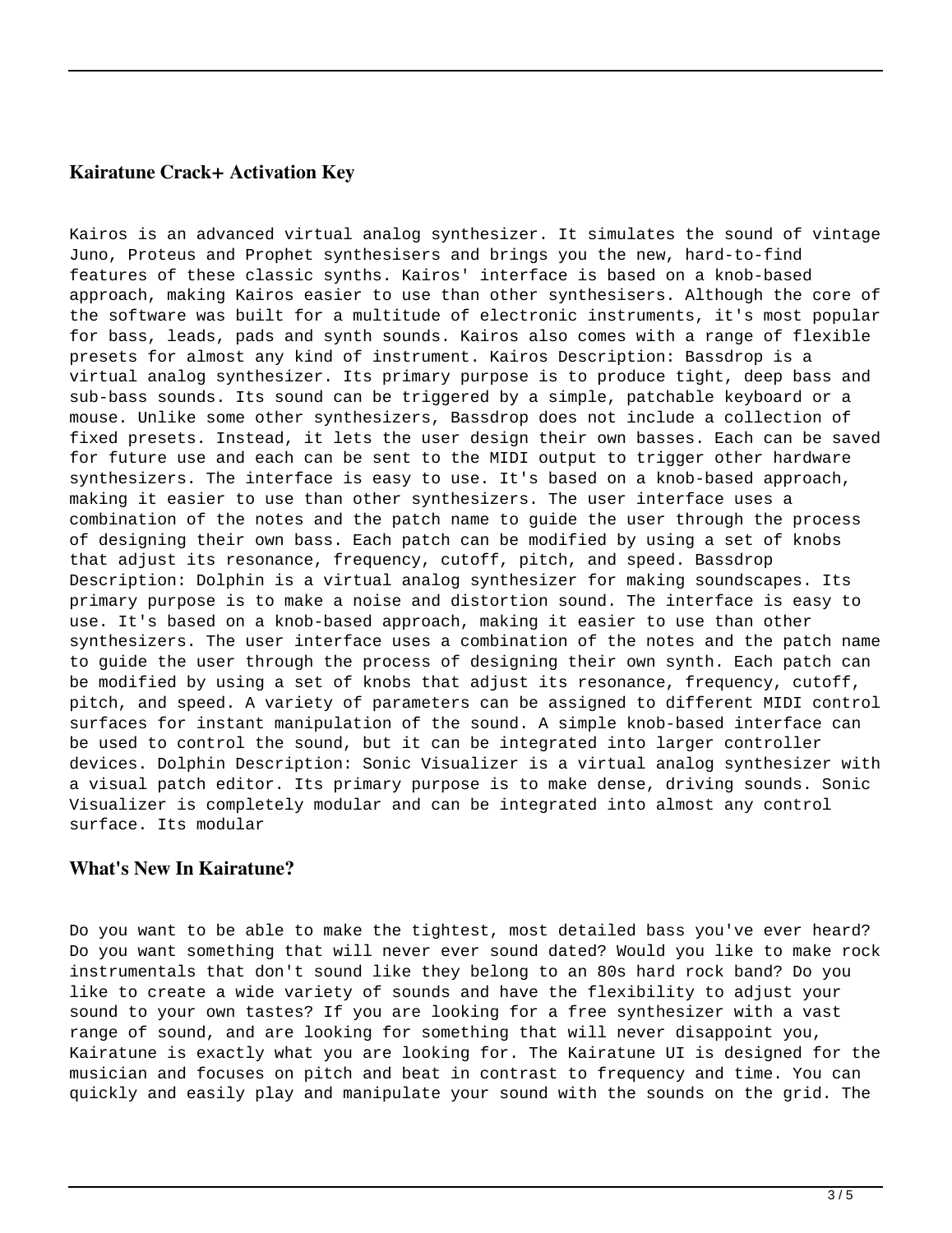interface makes use of sliders to modify the sound, and you can move the sliders in and out, change the tone and shape, and more. Additionally, you can filter the sound with LFO and AM. With the LFO and AM parameters you can choose what frequency the sound is based on, and the amount of effect it has. Using the Pitch and Beat parameters, you can move around in the grid and play around with the sounds, and then lock your sound in the final position by selecting the pitch or beat. With Kairatune you have access to almost everything from the very start, including the cross faders and modulation wheel, while giving you access to all the parameters in one place. Some of the parameters can also be changed on the fly, so that you can quickly see the effect they have on the sound. If you want your synthesizer to be a powerful tool to create perfect sounds, Kairatune is your synthesizer. Author's comment: Kairatune is an instrument designed for mixing and producing electronic music. Kairatune comes with a highly intuitive sound design workflow, which is based on the concept of pitch and beat in contrast to frequency and time. The user interface is designed for a musician rather than an engineer, and is based on the concept of pitch and beat in contrast to frequency and time. The UI concept of Kairatune lets you play around with sounds that give you access to everything at your disposal right away. Additionally, you can filter the sound with LFO and AM. With the LFO and AM parameters you can choose what frequency the sound is based on, and the amount of effect it has. Kairatune is not your all-in-one synthesizer. It's designed and engineered to be as powerful and versatile as possible in its target role as your source for tight bass, unique lead and shiny SFX sounds. At the same time it makes all the effort to be simple enough to use, enabling you to add your personal touch and flavor to the sound and